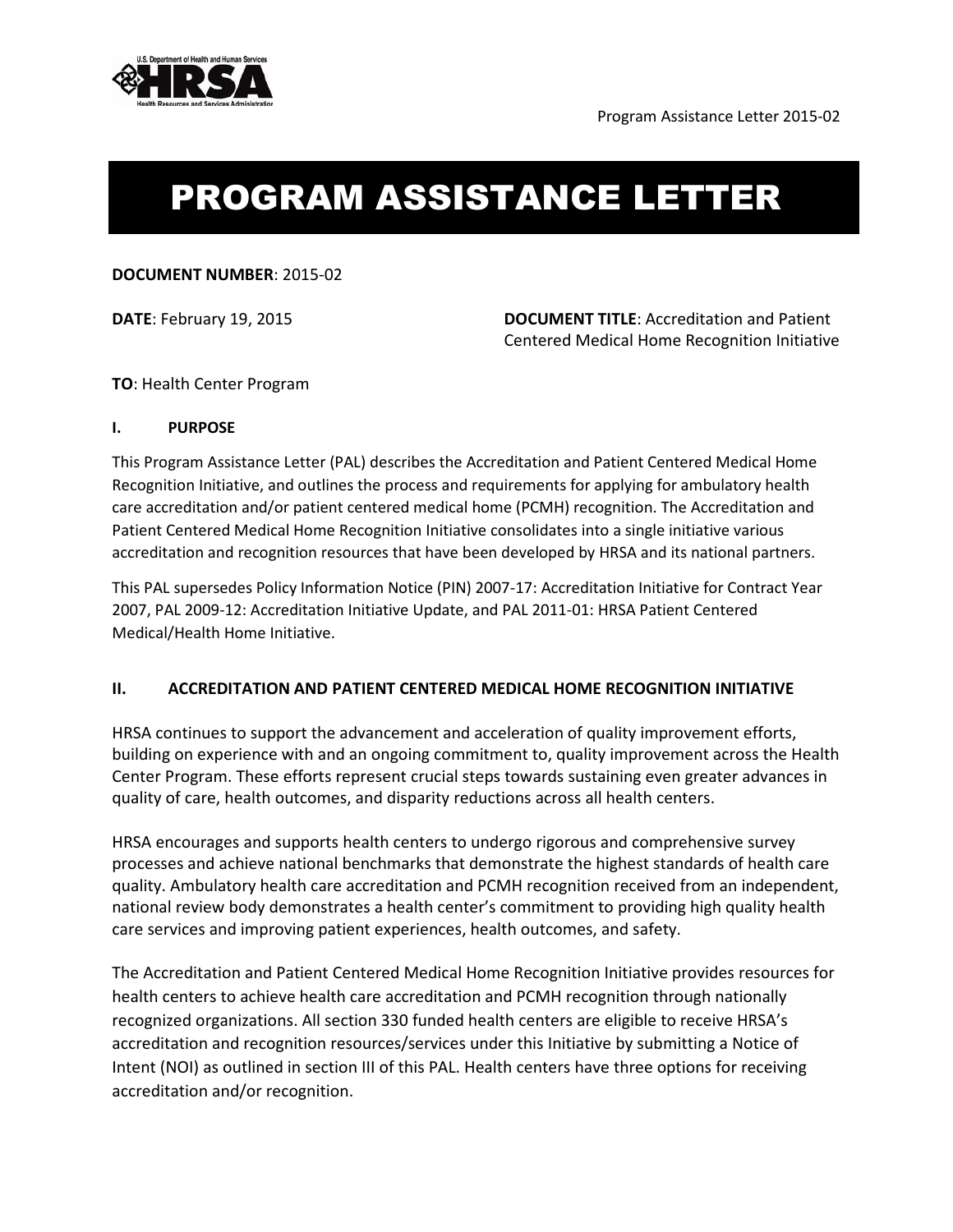

#### **Accreditation**

Health centers may select either The Joint Commission or the Accreditation Association for Ambulatory Health Care (AAAHC) to obtain ambulatory health care accreditation under this Initiative. Accreditation is a process that evaluates health center quality and patient safety using established standards focused on quality improvement, quality assurance, risk management, and performance improvement. Key features of the accreditation process include:

- Accreditation options include ambulatory health care, laboratory, and behavioral health services through an on-site survey. A PCMH option is also available.
- Based on the experience of grantees, the average amount of time needed to become accredited is 9 to 12 months following HRSA approval of a NOI.
- Accreditation is awarded at the health center organization level, and the accreditation status remains in effect for 3 years.

## **Patient Centered Medical Home Recognition**

Health centers can obtain PCMH recognition through the National Committee for Quality Assurance (NCQA) under this Initiative. PCMH recognition is a process that evaluates health center approaches to patient centered care. Health centers can achieve PCMH recognition by meeting national standards for care coordination and communication in primary care settings that improve the patient and provider experience. Key features of the NCQA PCMH recognition process include:

- PCMH recognition surveys are conducted through an online survey tool that includes documentation that the health center has implemented PCMH standards, for each applicable health center site.
- Based on the experience of grantees, the average amount of time needed to become recognized is 3 to 12 months following HRSA approval of a NOI.
- The PCMH recognition status for each health center site recognized remains in effect for 3 years.

# **III. NOTICE OF INTENT PROCESS**

Participation in HRSA's Accreditation and Patient Centered Medical Home Recognition Initiative is voluntary. Interested health centers must notify HRSA of their intent to participate by [submitting a Notice of Intent \(NOI\)](https://grants.hrsa.gov/2010/WebEPSExternal/Interface/common/accesscontrol/login.aspx) in the HRSA EHBs. In the EHBs, go to the Grant Folder and click the 'HRSA Accreditation/PCMH Initiative' link. Health centers must select the appropriate accreditation or PCMH organization as part of the NOI submission.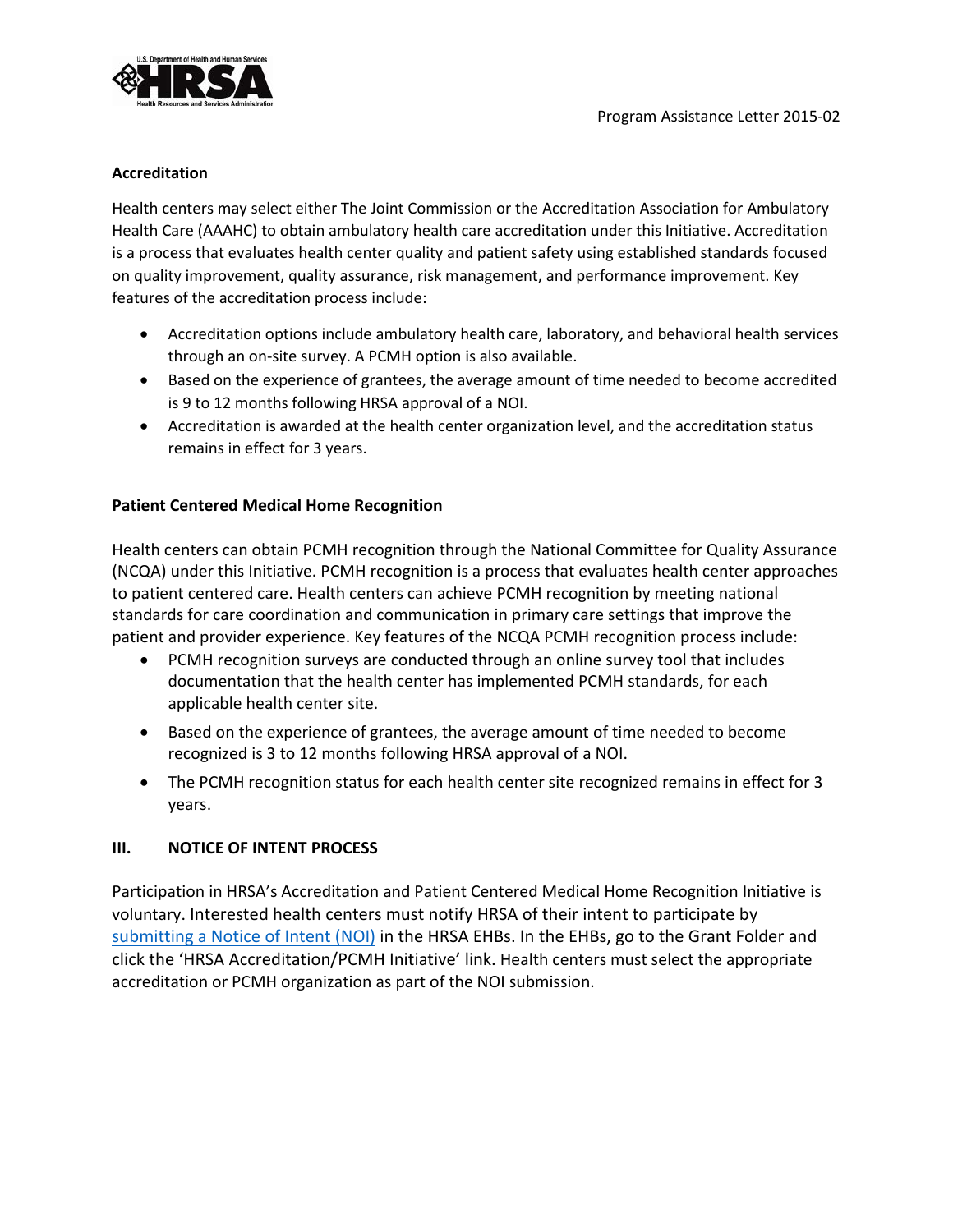

#### **NOI Form**

Specific instructions are provided for each section and question on the NOI form. Required information is marked with a red asterisk and must be completed before advancing and submitting the form. The NOI requires health centers to provide the following information:

- Contact information for the health center
- Contact information for the recognition or accreditation process point of contact
- Site level information, including name, address, and individual site number assigned by HRSA in the Notice of Award (referred to as BPS ID number)
- Type of survey requested

Health centers seeking The Joint Commission or AAAHC accreditation will need to provide the total number of sites currently in health center's approved scope of project. Health centers seeking NCQA PCMH recognition will need to provide information about the total number of sites seeking recognition.

## **NOI Submission and Review Process**

Health centers must submit an NOI for initial surveys as well as re-accreditation or renewal surveys to maintain accreditation or PCMH recognition status. For re-accreditation or renewal surveys, health centers should submit their NOI at least 6 months in advance of expiration date. All NOIs will be reviewed for organizational readiness to undertake the accreditation or PCMH recognition process. Health centers should allow 2 to 4 weeks for HRSA review following submission.

### **IV. TECHNICAL ASSISTANCE RESOURCES**

Technical assistance resources are available through State/Regional Primary Care Associations, and the accreditation and PCMH recognition organizations. These organizations have developed specific technical assistance resources tailored to meet the needs of health centers. Webinars, web based learning modules, tool kits, and consultation are available for pre-survey, survey process, and postsurvey activities and may be accessed on the following websites.

- The Joint Commission [website](http://www.jointcommission.org/hrsa_grantee_technical_assistance_teleconference_list/)
- AAAHC [website](https://www.aaahc.org/accreditation/FQCHCs/)
- NCQ[A website](http://www.ncqa.org/Programs/Recognition/Practices/PatientCenteredMedicalHomePCMH.aspx)
- Consult your State/Regional Primary Care Associations [website](https://bphc.hrsa.gov/qualityimprovement/strategicpartnerships/ncapca/associations.html)